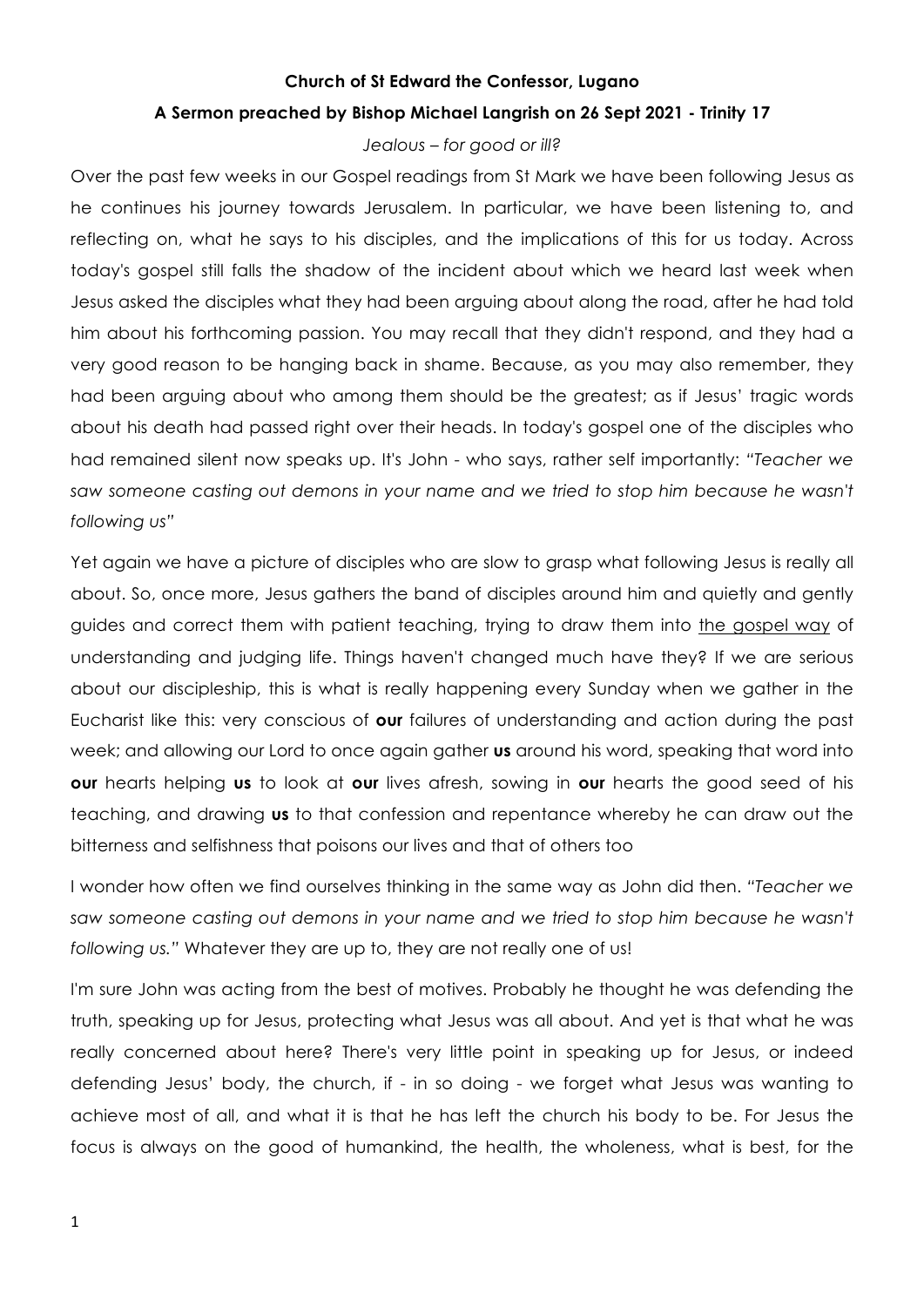salvation of us **all**. So, we cannot defend truth by safeguarding privilege, and protecting our own vested interests, when so doing means that people in need get passed by or overlooked.

Of course, what the disciples were guilty of here was nothing new. What they were demonstrating is an age old tendency in human beings, at all times and everywhere. So, our first reading from the book of Numbers had a similar story - showing how deeply rooted in human hearts this mentality is to be found. That reading told us of something that happened at the beginning of the people of Israel's journey to the promised land. Moses' assistant, Joshua is informed that two men, who were not formally part of the 70 leaders of Israel, not part of the inner circle, had begun to prophesy, without any official mandate to do so. Joshua's immediate reaction? Irritated and worried, he runs to Moses to ask him to prevent the two from speaking. The older wiser Moses, though, responds to this young zealot, asking: *"are you jealous for my sake? Would that all the Lord's people were prophets and that the Lord would put his spirit on them"* Numbers 11.29

What worried Joshua, just as it worried John and the other disciples, and perhaps often worries us, is not primarily the healing of the sick or the setting free of those possessed by demons, of compassion for those most in need, but the defence of the interests of one's own group or institution or, even worse than that, one's own personal interests, or the power that the group or institution guarantees to those who belong. But this is not Jesus' way of thinking. His heart is much wider than his disciples hearts, his mercy for the weak and poor is without boundaries, or the kind of petty constrictions that too often befog other human minds: "*There's a wideness in God's mercy like the wideness of the sea, and a fullness in his justice which is more than liberty:*  for the love of God is broader than the measures of man's mind and the heart of the eternal is *wonderfully kind"* as the hymn puts it.

So, Jesus responded decisively to John and the other disciples*: "Do not stop him (the man who*  is doing good), for no one who does a deed of power in my name will be able soon *afterwards to speak evil of me. Whoever is not against us is for us".* Good, no matter where, and by whom, it is done, comes from God. Whoever helps the needy supports the weak comforts the desperate or despairing, welcomes others, promotes friendship, works for peace, seeks to build up the body, and is ready to forgive is one who comes always from God and is working with God – whatever the label they may choose to wear.

God continually, and often surprisingly, breaks through the limitations of human minds, and the boundaries that we like to create around ourselves, and is, at all times and in all places, and in all sorts of persons, at work characteristically with love and mercy, truth and grace. So, God is in the thirsty person who is given a cup of water **and** in the person who gives it; in the hungry person who is offered a piece of bread and the one who shares it; in the despairing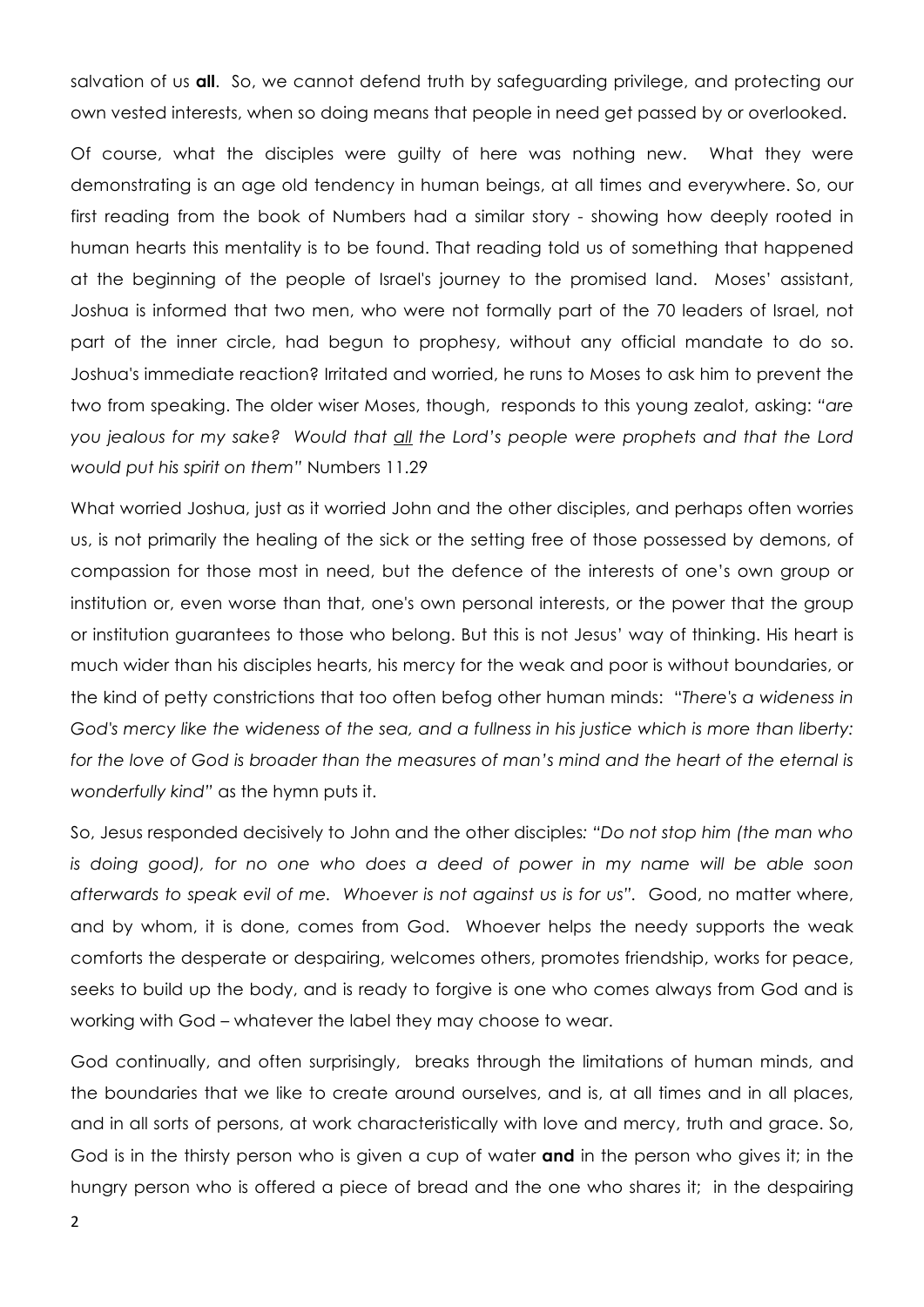person who hears a word of love and the one who speaks it. This is the gospel of which the church is a trustee and guardian. However, the Church is not that gospel's sole instrument, certainly not its exclusive owner. The gospel always belongs to God; and is given to us only through Christ. So, the church must always exercise its stewardship of the Gospel with humility and discernment. How tragic it would be for the world if God chose to restrict the wonderful working of his love and mercy only to the narrow confines of that group of stumbling misunderstanding human beings that have the privilege of being called to be his church. If both God and the world are totally dependent on you and me, then God help the world! Which, fortunately he does! Think of the words of Jesus himself: *"The wind blows where it chooses and you hear the sound of it but you do not know where it comes from or where it goes"*. John 3/8

The spirit of God is truly great and boundless. Blessed are we if we know how to recognise that spirit, and welcome it into our lives with humility, generosity, and love. More than that, we are told, we must be attentive to, and led by, the spirit, not grieve him with our inattentive and selfconcerned hearts. That is why so many of our quarrels and disagreements about rights or position that are not focused on the core intention of the ministry of Jesus to preach the Kingdom and heal the sick, are so sad and foolish and so grieve his heart.

What he longs for, and what we need constantly, is a so much wider vision that helps us to recognise the workings of God spirit in the world, and then to cooperate with that work of the Spirit, wherever it may be found, with eagerness and joy. We shouldn't be sad, as the apostle John was, if we see that other persons, who don't belong to our little circle or group, are at work bringing healing, or release, or wholeness, to the hurting people of this world. Jesus rejoiced in seeing that many others were being healed and returned to health wherever this was taking place. As one writer has put it: *"The joy of the Lord joy is in a person who is fully alive" "I have come"* Jesus said *"that human beings may have life and have it in all its fullness"* as God intends.

And it is the frustration of this intention that draws out Jesus anger, and causes him to rebuke his errant disciples in no uncertain terms. What really bothers **him** is, not so much people who don't bear his name doing his will; but much more those who **do** bear his name **not** doing his will, and letting their own prejudices and presumptions get in the way of all that he came to do. That's why he says to the disciples, in words that sound harsh today and probably sounded as harsh to them: *"if your hand or foot or eye causes you to stumble tear them out. It's better for you to enter the Kingdom of God lame, than to be thrown into hell.*" The real scandal here for Jesus is not someone doing good things without his explicit authorization. Rather it is acting in any way that causes someone who is weak or needy to stumble; to fall without support, to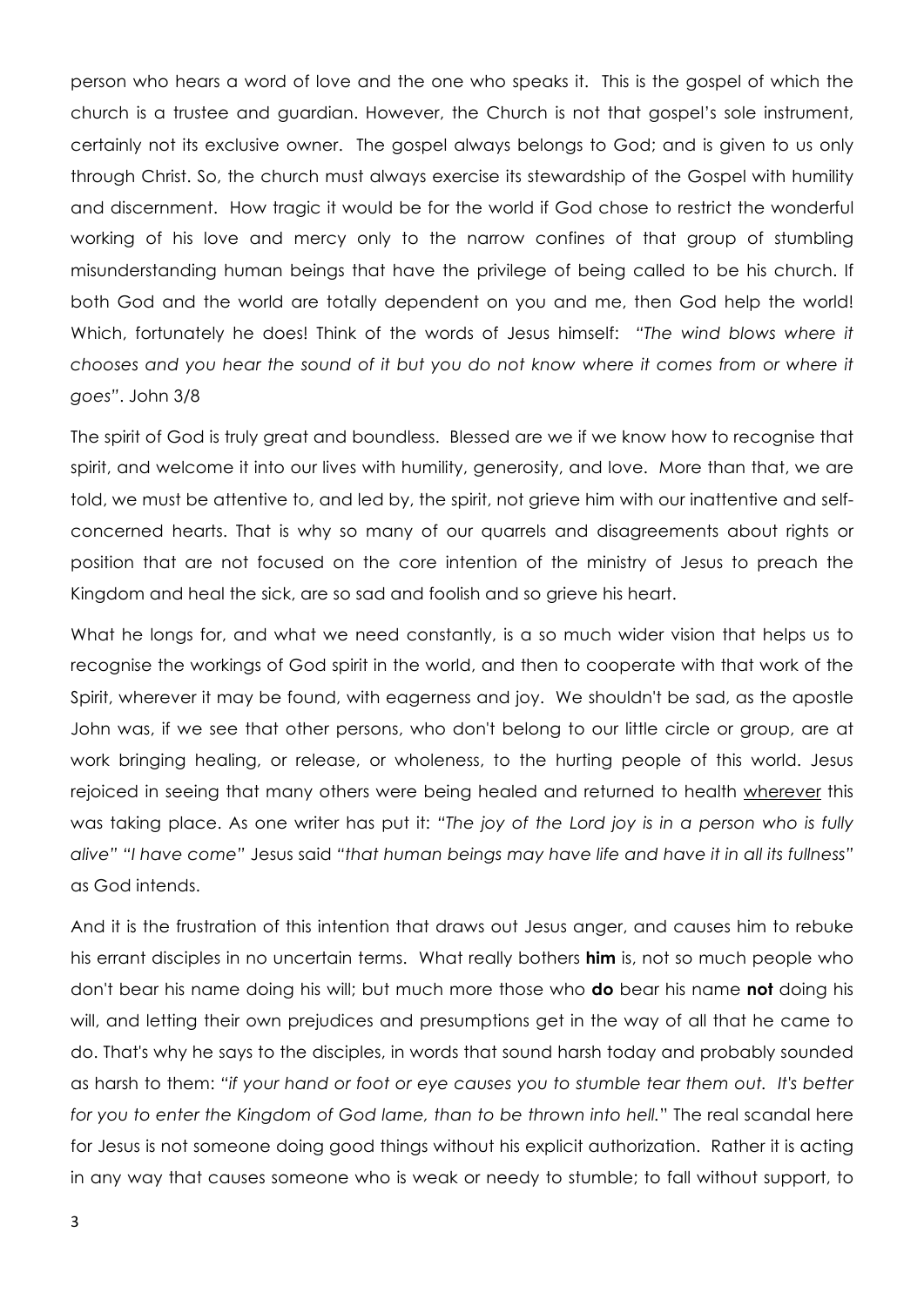become damaged or hurt. We so often think that happiness is to be found in protecting ourselves, in walking unharmed through life's challenges and difficulties, without ever having to lose too much. To the contrary, Jesus says that happiness is found in precisely the opposite: spending our life for the gospel in giving life for others, rather than conserving it all to ourselves. As St Paul recalled Jesus saying *"it's more blessed to give than to receive*" (Acts 20.35)

The core challenge of this week's gospel is both simple and demanding. It's: let us take at least one eye off ourselves and keep it firmly focused on what is best for others; and life will then certainly be fuller for both them and ourselves as well. Let us use at least one hand to help someone who is suffering or in need, or for the good of the community as a whole, and both we and they will taste something of the joy that Jesus takes in what is being done. Let us take just one step, move just one foot, along the path of the gospel with eyes open to where God is already at work in the world, willing to join in as and when we can, and we will be witnesses to God's love and recipients of his grace. In this way we will understand a little more of what Jesus is telling us that: *" those who find their life will lose it and those who lose their life for the sake of the gospel they are the ones who will find it"*

## **Numbers 11.4-6, 10-16, 24-29**

 $4$ The rabble among them had a strong craving; and the Israelites also wept again, and said, 'If only we had meat to eat! <sup>5</sup>We remember the fish we used to eat in Egypt for nothing, the cucumbers, the melons, the leeks, the onions, and the garlic; <sup>6</sup>but now our strength is dried up, and there is nothing at all but this manna to look at.'

 $16$  So the Lord said to Moses, 'Gather for me seventy of the elders of Israel, whom you know to be the elders of the people and officers over them; bring them to the tent of meeting, and have them take their place there with you.

<sup>24</sup> So Moses went out and told the people the words of the Lord; and he gathered seventy elders of the people, and placed them all around the tent.  $^{25}$ Then the Lord came down in the cloud and spoke to him, and took some of the spirit that was on him and put it on the seventy elders; and when the spirit rested upon them, they prophesied. But they did not do so again.

<sup>26</sup> Two men remained in the camp, one named Eldad, and the other named Medad, and the spirit rested on them; they were among those registered, but they had not gone out to the tent, and so they prophesied in the camp. <sup>27</sup>And a young man ran and told Moses, 'Eldad and Medad are prophesying in the camp.' <sup>28</sup>And Joshua son of Nun, the assistant of Moses, one of his chosen men, said, 'My lord Moses, stop them!' <sup>29</sup>But Moses said to him, 'Are you jealous for my sake? Would that all the Lord's people were prophets, and that the Lord would put his spirit on them!'

## **Mark 9.38-end**

 $38$  John said to him, 'Teacher, we saw someone casting out demons in your name, and we tried to stop him, because he was not following us.' <sup>39</sup>But Jesus said, 'Do not stop him; for no one who does a deed of power in my name will be able soon afterwards to speak evil of me.  $^{40}$ Whoever is not against us is for us.  $^{41}$ For truly I tell you, whoever gives you a cup of water to drink because you bear the name of Christ will by no means lose the reward.